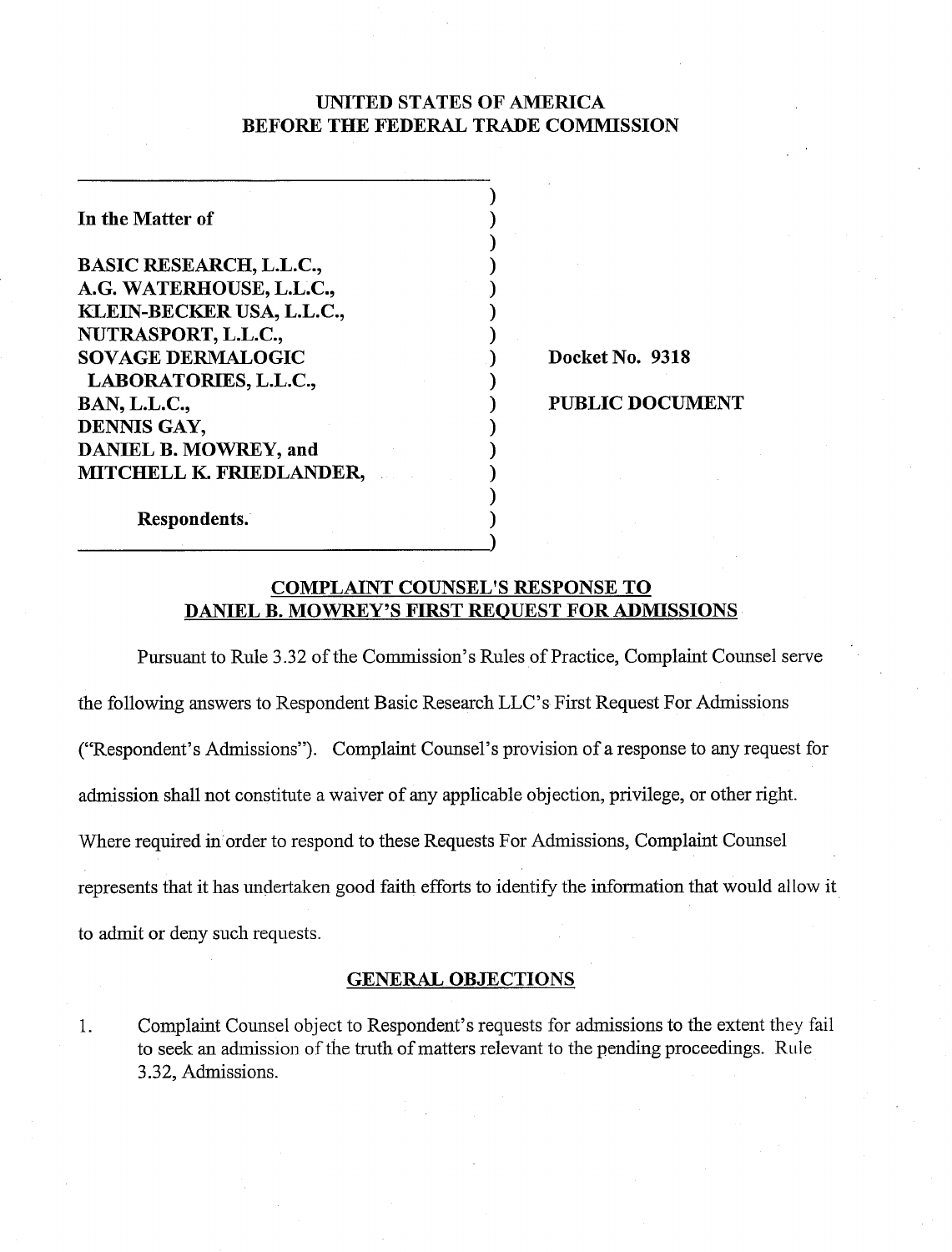- 2. Complaint Counsel object to Respondent's requests for admissions to the extent they fail to relate to statements or opinions of fact or of the application of law to fact and thereby exceed the scope of Rule 3.32 Admissions.
- 3. Complaint Counsel object to Respondent's requests for admission to the extent they seek information prepared in anticipation of litigation or which seek disclosure of the theories and opinions of Complaint Counsel or Complaint Counsel's consultants or agents, on the grounds that such information is protected from disclosure by the attorney work product privilege and the provisions of Rule 3.31(c)(3). Stouffer Foods Corp., No. 9250, Order Ruling on Stouffer Foods' Application for an Order Requiring the Production of Documents (Feb. 11, 1992); Kraft, Inc., No. 9208, Order Ruling on Respondent's Motion for Documents in the Possession of Complaint Counsel (July 10, 1987).
- 4. Complaint Counsel object to Respondent's requests for admission to the extent they seek information protected from disclosure by the deliberative process privilege. Stouffer Foods Corp., No. 9250, Order Rulmg on Stouffer Foods' Application for an Order Requiring the Production of Documents (Feb. 11, 1992); Kraft, Inc., No. 9208, Order Ruling on Respondent's Motion for Documents in the Possession of Complaint Counsel (July 10, 1987); see also Rule 4.10(a)(3).
- 5. Complaint Counsel object to Respondent's requests for admission to the extent that they seek information relating to non-testifying expert witnesses because Respondent has not made the proper showing that they are entitled to such information pursuant to Rule 3.31(c)(4)(ii). Schering Corp., No. 9232, Order Denying Discovery and Testimony by Expert Witness (Mar. 23, 1990); Telebrands Corp., No. 9313, Order Denying Respondents' Motion To Compel The Production of Consumer Survey Information, (Dec. 23, 2003).
- *6.* Complaint Counsel object to Respondent's requests for admission to the extent that they seek information obtained from or provided to other law enforcement agencies, and to the extent that they seek information obtained in the course of investigating other marketers of dietary supplements and weight loss products, on the grounds that such documents are protected from disclosure by the law enforcement evidentiary files privilege and disclosure of such documents would be contrary to the public interest.
- 7. Complaint Counsel object to Respondent's requests for admission to the extent that, when read with the definitions and instructions, are so vague, broad, general, and all inclusive that they do not permit a proper or reasonable response and are, therefore, unduly burdensome and oppressive.
- 8. Complaint Counsel object to the Instructions and Definitions to the extent that they impose an obligation greater than that imposed by the Commission's Rules of Practice and the provisions of any Pretrial Scheduling Order.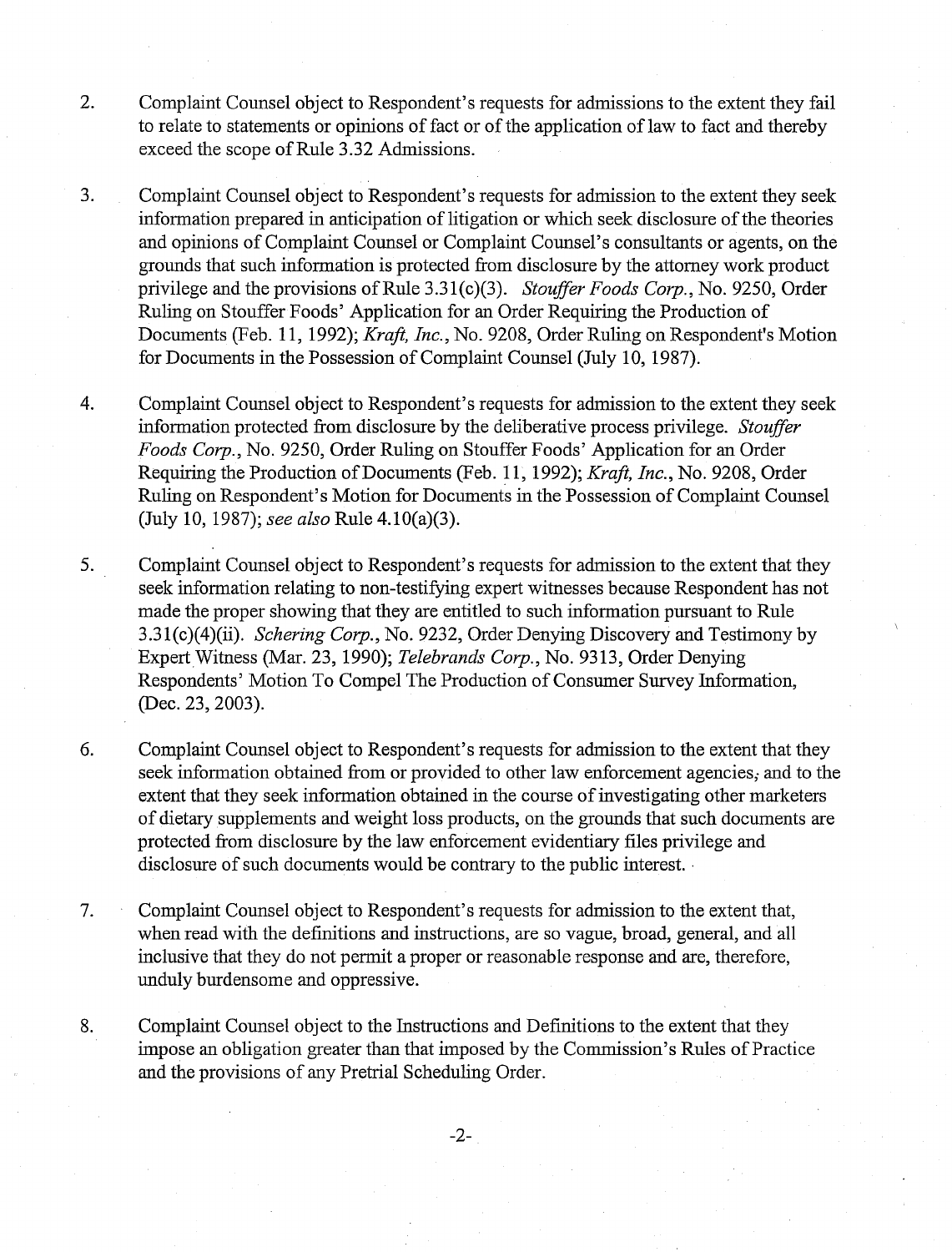- 9. Complaint Counsel object to Respondent's Complaint Counsel object to Respondent's Requests for Admissions to the extent they fail to distinguish between the "Federal Trade Commission" and Complaint Counsel and thereby seek mfonnation in the possession of the Commissioners, the General Counsel, or the Secretary in his capacity as custodian or recorder of any information in contravention of Rule  $3.35(a)(1)$  because such documents are not in the possession, custody or control of Complaint Counsel.
- 10. Complaint Counsel object to the extent that in Respondent Mowrey's Request for Admissions, Respondent began its numbering of Admissions with #1, when in fact, Respondent Basic Research has previously made 47 Requests for Admissions. Complaint Counsel's interpretation of the Scheduling Order is that each side has 60 admissions. Complaint Counsel has sought clarification of this issue in its October 28,2004 filing. Complaint Counsel's responses are numbered according to the actual total number of admissions posed. Accordingly, Complaint Counsel have renumbered the Admissions with Respondent's original number in brackets.

# **GENERAL RESPONSES**

1. Complaint Counsel's responses are made subject to all objections as to competence, relevance, privilege, materiality, propriety, admissibility, and any and all other objections and grounds that would require the exclusion of any statement contained herein if any requests were asked of, or if any statements contained herein were made by, or if any documents referenced here were offered by a witness present and testifying in court, all of which objections are reserved and may be interposed at the time of the hearing.

2. The fact that Complaint Counsel have responded to any request for admission in whole or in part is not intended and shall not be construed as a waiver by Complaint Counsel of all or any part of any objection to any request for admission.

*3.* Complaint Counsel have not completed their investigation in this case, and additional facts may be discovered that are responsive to Respondent's interrogatories. Complaint Counsel reserve the right to supplement the responses provided herein as appropriate during the course of discovery.

4. As used herein, "Respondents" shall mean all Respondents named in the Complaint.

*5.* As used herein, "Respondent's requests for admission" shall mean the requests for admssion and all applicable instructions and definitions as set forth in Basic Research, LLC's First Request For Admissions.

 $-3-$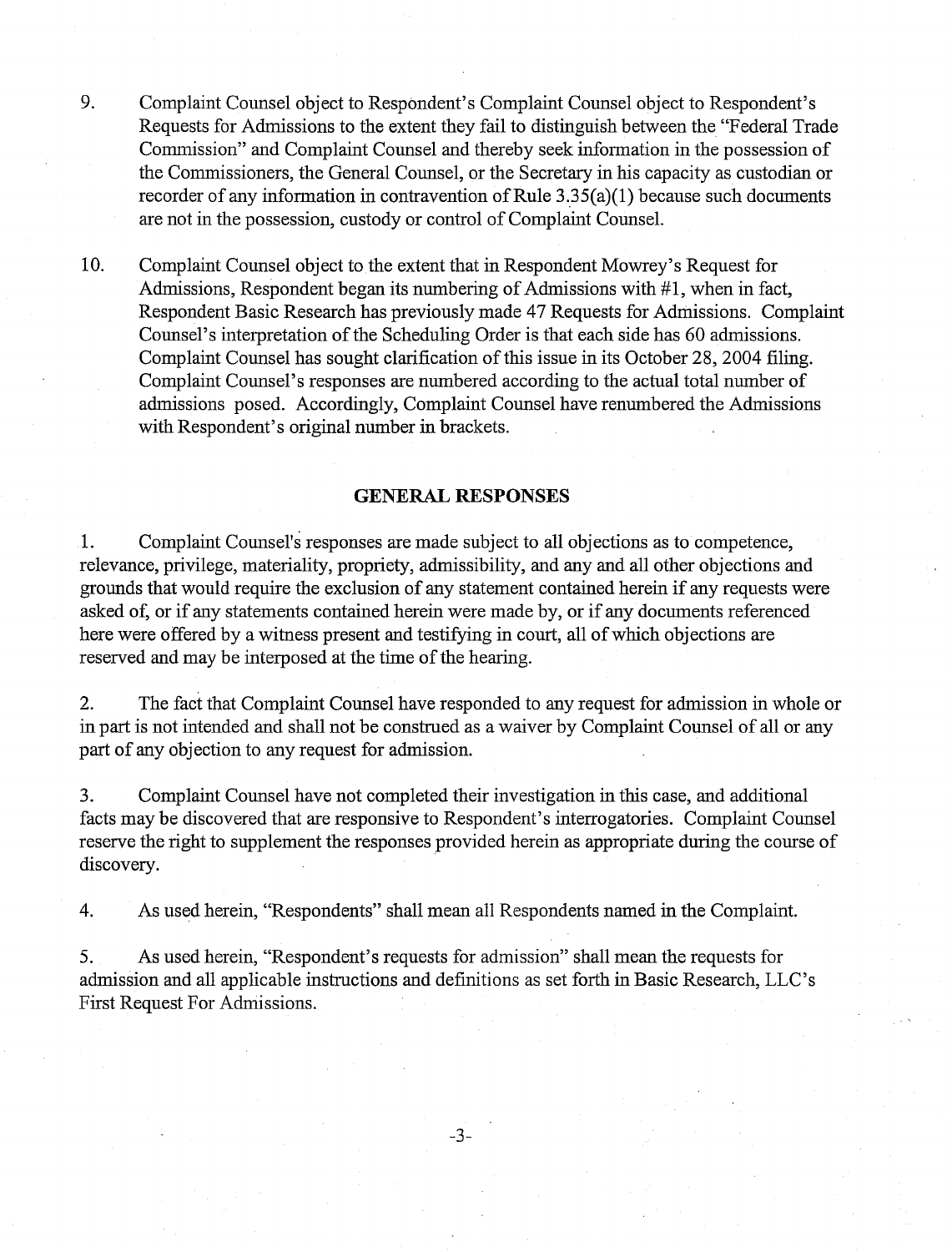# **Requests For Admission and Responses**

48. [I] Admit that, with respect to the phrase "expertise of professionals in the relevant area" whch appears in the Advertising Guide, and as that phrase is applied to cases involving nutraceutical weight loss products, the FTC has not established any specific threshold level of expertise, credentials, experience or background a person must possess in order to be qualified as a "professional in the relevant area."

# **Response:**

Complaint Counsel object to this request because it does not seek "an admission of the truth of any matters relevant to the pending proceeding." R. 3.32, Admissions. Complaint Counsel object to this request as vague to the extent that Respondent has failed to define the term "nutraceutical" and is vague and ambiguous with respect to the term "qualified." Subject to and without waiving these objections, Complaint Counsel admit this request to the extent that the FTC has not established a one-size fits all threshold level of expertise, credentials, experience or background a person must possess in order to be a professional with expertise in the area of weight loss. Complaint Counsel deny this request to the extent that the FTC's published and publicly available caselaw in health, weight loss, dietary supplements and other areas, particularly its administrative initial decisions, often contain descriptions of the experts testifying on behalf of the FTC and on behalf of Respondents. The Commission has addressed the qualifications, credentials, experience and background of experts on a case specific basis. See *e.g.,* Thompson Medical, 104 F.T.C. 648 (1984); Porter & Dietsch, 90 F.T.C. 770 (1977); and Nat'l Comm'n on *Egg Nutrition*, 88 F.T.C. 191 (1976). Moreover in the FTC's publication Dietary Supplements: *An* Advertising Guide for Industry, the FTC states it "gives great weight to accepted norms in the relevant fields of research" and looks to "procedures generally accepted in the profession to yield accurate and reliable results." Guide at 9.

49. [2] Admit that, with respect to the phrase "expertise of professionals in the relevant area" which appears in the Advertising Guide, and as that phrase is applied to cases involving nutraceutical weight loss products, the FTC has not published or otherwise publicly identified any specific threshold level of expertise, credentials, experience or background a person must possess in order to be qualified as a "professional in the relevant area. "

#### **Response:**

Complaint Counsel object to this request because it does not seek "an admission of the truth of any matters relevant to the pending proceeding." R. 3.32, Admissions. Complaint Counsel object to this request as vague to the extent that Respondent has failed to define the term "nutraceutical" and is vague and ambiguous with respect to the term "qualified." Subject to and without waiving these objections, Complaint Counsel admit ths request to the extent that the FTC has not published or otherwise identified a one-size fits all threshold level of expertise, credentials, experience or background a person must possess in order to be a professional with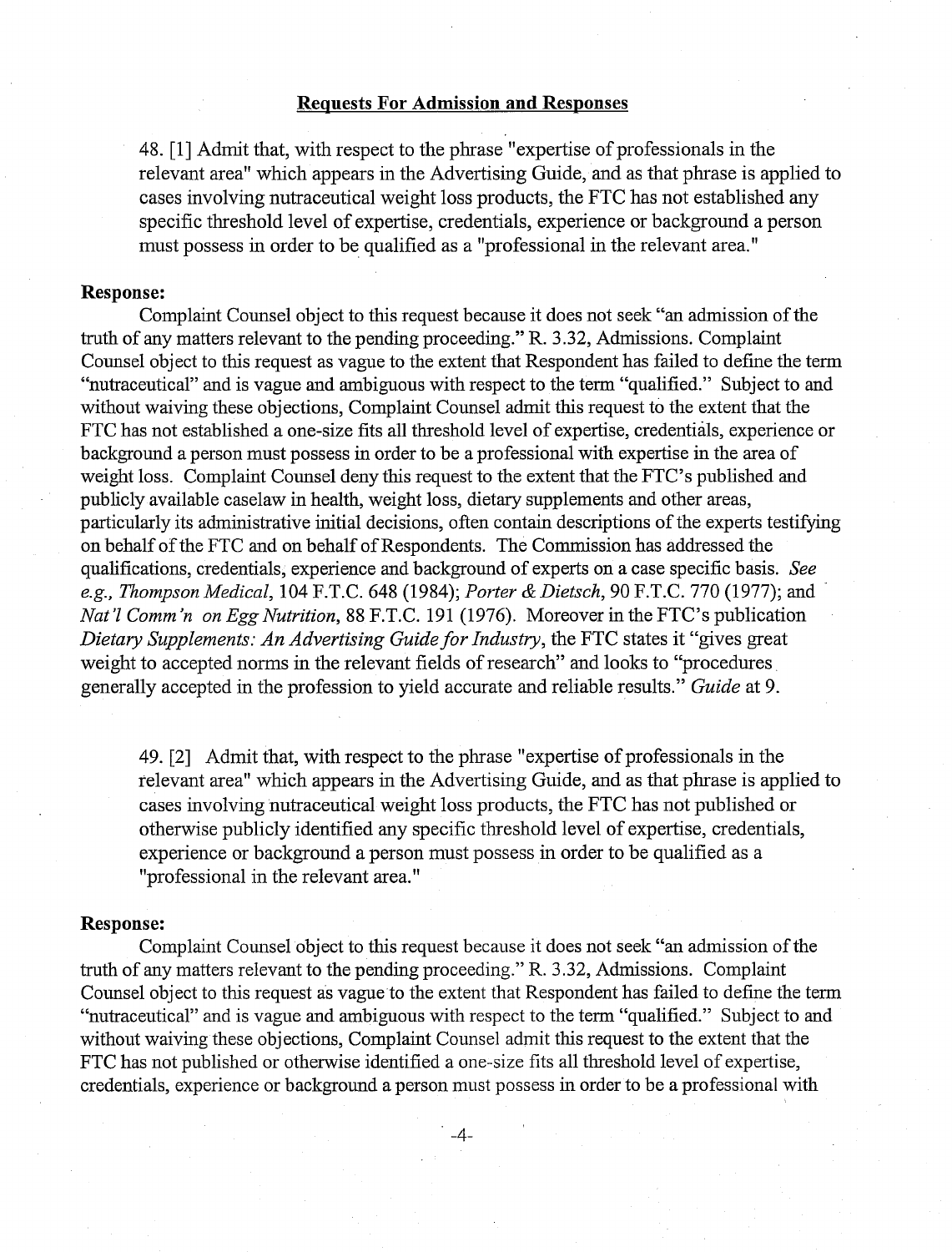expertise in the area of weight loss. Complaint Counsel deny this request to the extent that the FTC's published and publicly available caselaw in health, weight loss, dietary supplements and other areas, particularly its administrative initial decisions, often contain descriptions of the experts testifying on behalf of the FTC and on behalf of Respondents. The Commission has addressed the qualifications, credentials, experience and background of experts on a case specific basis. See e.g., Thompson Medical, 104 F.T.C. 648 (1984); Porter & Dietsch, 90 F.T.C. 770 (1977); and Nat'l Comm 'n on Egg Nutrition, 88 F.T.C. 191 (1976). Moreover in the FTC's publication Dietary Supplements: An Advertising Guide for Industry, the FTC states it "gives great weight to accepted norms in the relevant fields of research" and looks to "procedures generally accepted in the profession to yield accurate and reliable results." Guide at 9.

50. [3] Admit that, with respect to the phrase "expertise of professionals in the relevant area" which appears in the Advertising Guide, and as that phrase is applied to cases involving nutraceutical weight loss products, the FTC has not published any specific guidelines which describe, identify or set forth the level of expertise, credentials, experience or background a person must possess in order to be qualified as a "professional in the relevant area."

#### ${\bf Response:}$

Complaint Counsel object to this request because it does not seek "an admission of the truth of any matters relevant to the pending proceeding." R. 3.32, Admissions. Complaint Counsel object to this request as vague to the extent that Respondent has failed to define the term "nutraceutical" and is vague and ambiguous with respect to the term "qualified." Subject to and without waiving these objections, Complaint Counsel admit this request to the extent that the FTC has not published a one-size fits all description of the level of expertise, credentials, experience or background a person must possess in order to be a professional with expertise in the area of weight loss. Complaint Counsel deny this request to the extent that the FTC's published and publicly available caselaw in health, weight loss, dietary supplements and other areas, particularly its administrative initial decisions, often contain descriptions of the experts testifying on behalf of the FTC and on behalf of Respondents. The Commission has addressed the qualifications, credentials, experience and background of experts on a case specific basis. See e.g., Thompson Medical, 104 F.T.C. 648 (1984); Porter & Dietsch, 90 F.T.C. 770 (1977); and Nat'l Comm *'n* on Egg Nutrition, 88 F.T.C. 191 (1976). Moreover in the FTC's publication Dietary Supplements: An Advertising Guide for Industry, the FTC states it "gives great" weight to accepted norms in the relevant fields of research" and looks to "procedures generally accepted in the profession to yield accurate and reliable results." Guide at 9.

 $-5-$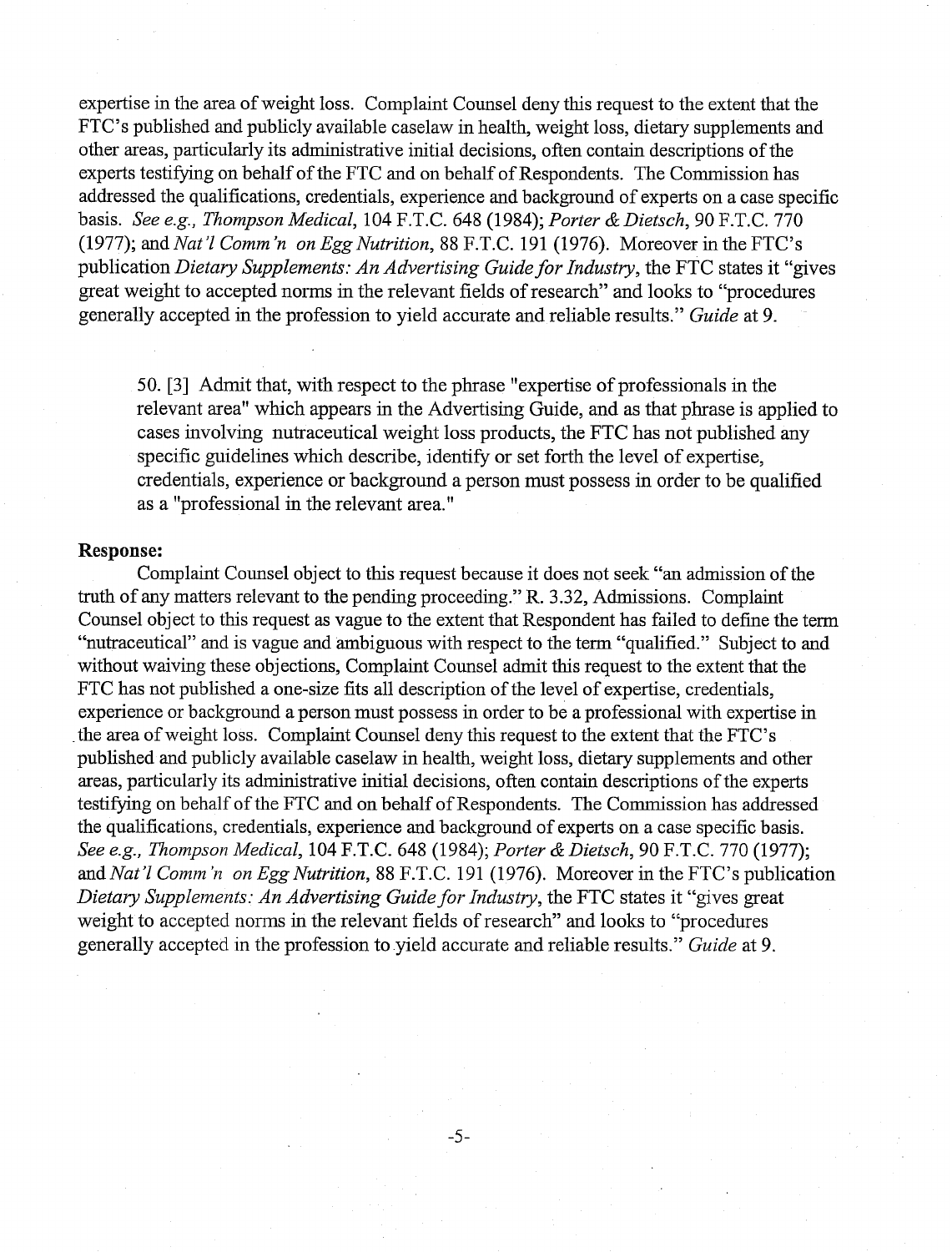5 1. [4] Admit that, with respect to the phrase "expertise of professionals in the relevant area" which appears in the Advertising Guide, and as that phrase is applied to this case, the FTC has not established any specific threshold level of expertise, credentials, experience or background a person must possess in order to be qualified as a "professional in the relevant area."

**Response:** Complaint Counsel object to this request as vague to the extent that Respondent has failed to define the term "nutraceutical" and is vague and ambiguous with respect to the term "qualified." Subject to and without waiving these objections, Complaint Counsel admit this request to the extent that "as applied to this case," the FTC has not established a specific threshold level of expertise, credentials, experience or background a person must possess in order to be a professional with expertise in the area of weight loss. Complaint Counsel deny this request to the extent that the FTC's published and publicly available caselaw in health, weight loss, dietary supplements and other areas, particularly its administrative initial decisions, often contain descriptions of the experts testifying on behalf of the FTC and on behalf of Respondents. The Commission has addressed the qualifications, credentials, experience and background of experts on a case specific basis. See e.g., Thompson Medical, 104 F.T.C. 648 (1984); Porter & Dietsch, 90 F.T.C. 770 (1977); and Nat'l Comm'n on Egg Nutrition, 88 F.T.C. 191 (1976). Moreover in the FTC's publication Dietary Supplements: An Advertising Guide for Industry, the FTC states it "gives great weight to accepted norms in the relevant fields of research" and looks to "procedures generally accepted in the profession to yield accurate and reliable results." Guide at 9.

52. *[5]* Admit that, with respect to the phrase "expertise of professionals in the relevant area" which appears in the Advertising Guide, and as that phrase is applied to this case, the FTC has not published or otherwise publicly identified any specific threshold level of expertise, credentials, experience or background a person must possess in order to be qualified as a "professional in the relevant area."

**Response:** Complaint Counsel object to this request as vague to the extent that Respondent has failed to define the term "nutraceutical" and is vague and ambiguous with respect to the term "qualified." Subject to and without waiving these objections, Complaint Counsel admit this request to the extent that "as applied to this case," the FTC has not published or otherwise identified a specific threshold level of expertise, credentials, experience or background a person must possess in order to be a professional with expertise in the area of weight loss. Complaint Counsel deny this request to the extent that the FTC's published and publicly available caselaw in health, weight loss, dietary supplements and other areas, particularly its administrative initial decisions, often contain descriptions of the experts testifying on behalf of the FTC and on behalf of Respondents. The Commission has addressed the qualifications, credentials, experience and background of experts on a case specific basis. See e.g., Thompson Medical, 104 F.T.C. 648 (1984); Porter & Dietsch, 90 F.T.C. 770 (1977); and Nat'l Comm'n on *Egg Nutrition*, 88 F.T.C. 191 (1976). Moreover in the FTC's publication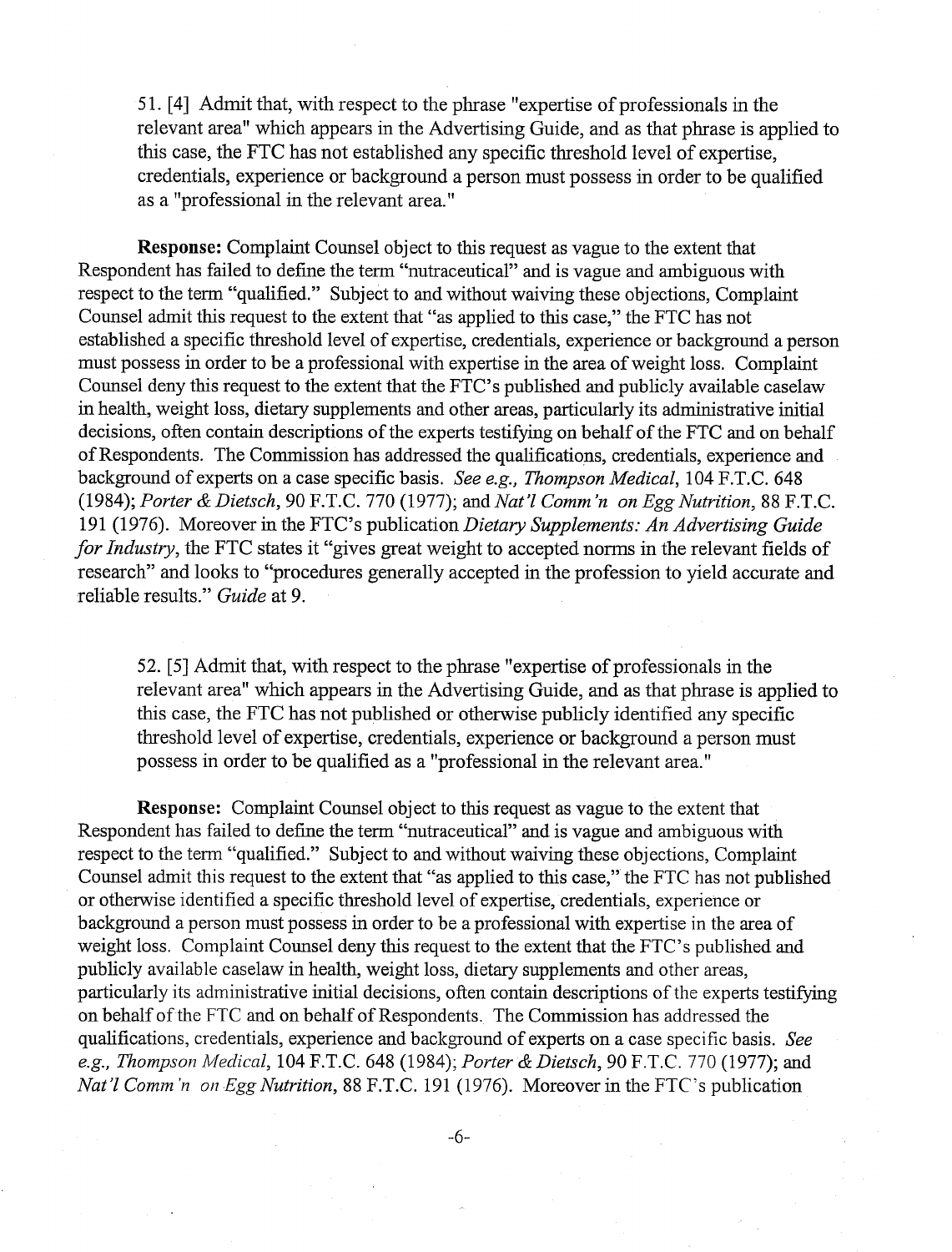Dietary Supplements: An Advertising Guide for Industry, the FTC states it "gives great weight to accepted norms in the relevant fields of research" and looks to "procedures" generally accepted in the profession to yield accurate and reliable results." Guide at 9.

53. [6] Admit that, with respect to the phrase "expertise of professionals in the relevant area" which appears in the Advertising Guide, and as that phrase is applied to this case, the FTC has not published any specific guidelines which describe, identify or set forth the level of expertise, credentials, experience or background a person must possess in order to be qualified as a "professional in the relevant area."

**Response:** Complaint Counsel object to this request as vague to the extent that Respondent has failed to define the term "nutraceutical" and is vague and ambiguous with respect to the term "qualified." Subject to and without waiving these objections, Complaint Counsel admit this request to the extent that "as applied to this case," the FTC has not published formal Industry Guides as published in the C.F.R. or Trade Practice or Trade Regulation Rule describing the level of expertise, credentials, experience or background a person must possess in order to be a professional with expertise in the area of weight loss. Complaint Counsel deny this request to the extent that the FTC's published and publicly available caselaw in health, weight loss, dietary supplements and other areas, particularly its administrative initial decisions, often contain descriptions of the experts testifying on behalf of the FTC and on behalf of Respondents. The Commission has addressed the qualifications, credentials, experience and background of experts on a case specific basis. See e.g., Thompson Medical, 104 F.T.C. 648 (1984); Porter & Dietsch, 90 F.T.C. 770 (1977); and Nat 'I Comm 'n on *Egg* Nutrition, 88 F.T.C. 191 (1976). Moreover in the FTC's publication *Dietary Supplements: An Advertising Guide for Industry*, the FTC states it "gives great weight to accepted norms in the relevant fields of research" and looks to "procedures generally accepted in the profession to yield accurate and reliable results." Guide at 9.

54. [7] Admit that, with respect to the phrase "expertise of professionals in the relevant area" which appears in the Advertising Guide, and as that phrase is applied to this case, Dr. Mowrey is a "professional in the relevant area."

**Response:** Complaint Counsel object to this request to the extent it is premature because Complaint Counsel has yet to receive Dr. Mowrey's expert report, and depose Dr. Mowrey on his report, expertise, and background. Further Respondent s have yet to complete their responses to Complaint Counsel's discovery. Complaint Counsel reserves the right to supplement as necessary this response as Respondents' complete their discovery obligations and Complaint Counsel completes its depositions. To date, Respondents have provided insufficient information to establish that Dr. Mowrey is a professional in the relevant area "as applied to this case."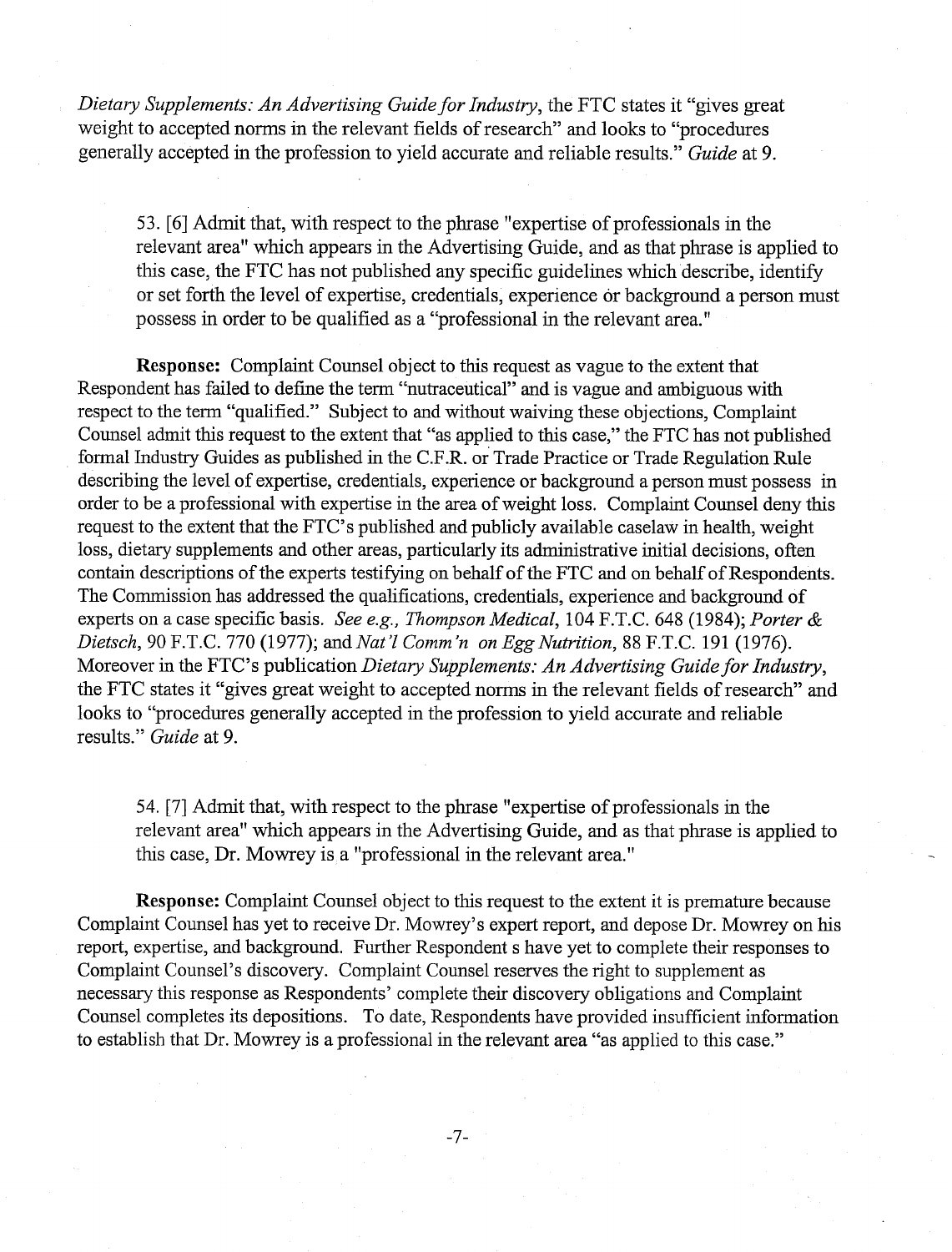55. [8] Admit that Dr. Mowrey is qualified to determine whether a scientific study is competent and reliable scientific evidence.

**Response:** Complaint Counsel object to this request to the extent it is premature because Complaint Counsel has yet to receive Dr. Mowrey's expert report, and depose Dr. Mowrey on his report, expertise, and background. Further Respondents have yet to complete their responses to Complaint Counsel's discovery. Complaint Counsel reserves the right to supplement as necessary this response as Respondents' complete their discovery obligations and Complaint Counsel completes its depositions and review of the evidence. To date, Respondents have provided insufficient information to establish that Dr. Mowrey is a professional in the relevant area "as applied to this case."

56. [9] Admit that the FTC has not defined the phrase "expertise of professionals in the relevant area," as that phrase is applied to cases involving nutraceutical weight loss products, as requiring that a person possess any specific level of expertise, credentials, experience or background in order to be qualified as a "professional in the relevant area. "

**Response:** Complaint Counsel object to this request because it does not seek "an admission of the truth of any matters relevant to the pending proceeding." R. 3.32, Admissions. Complaint Counsel object to this request as vague to the extent that Respondent has failed to define the term "nutraceutical" and is vague and ambiguous with respect to the term "qualified." Subject to and without waiving these objections, Complaint Counsel admit this request to the extent that the FTC has not defined the phrase "expertise of professionals in the relevant area," as that phrase is applied to cases involving weight loss products, as requiring that a person possess any specific level of expertise, credentials, experience or background in order to be qualified as a "professional in the relevant area" because each case presents distinct advertising claims, products and pertinent areas of science and there is no one-size fits all approach to the level of expertise, credentials, experience or background a person must possess in order to be a professional with expertise in the area of weight loss. Complaint Counsel deny this request to the extent that the FTC's published and publicly available caselaw in health, weight loss, dietary supplements and other areas, particularly its administrative initial decisions, often contain descriptions of the experts testifying on behalf of the FTC and on behalf of Respondents. The Commission has addressed the qualifications, credentials, experience and background of experts on a case specific basis. See e.g., Thompson Medical, 104 F.T.C. 648 (1984); Porter & Dietsch, 90 F.T.C. 770 (1977); and Nat'l Comm'n on *Egg* Nutrition, 88 F.T.C. 191 (1976). Moreover in the FTC's publication Dietary Supplements: An Advertising Guide for Industry, the FTC states it "gives great weight to accepted norms in the relevant fields of research" and looks to "procedures generally accepted in the profession to yield accurate and reliable results." Guide at 9.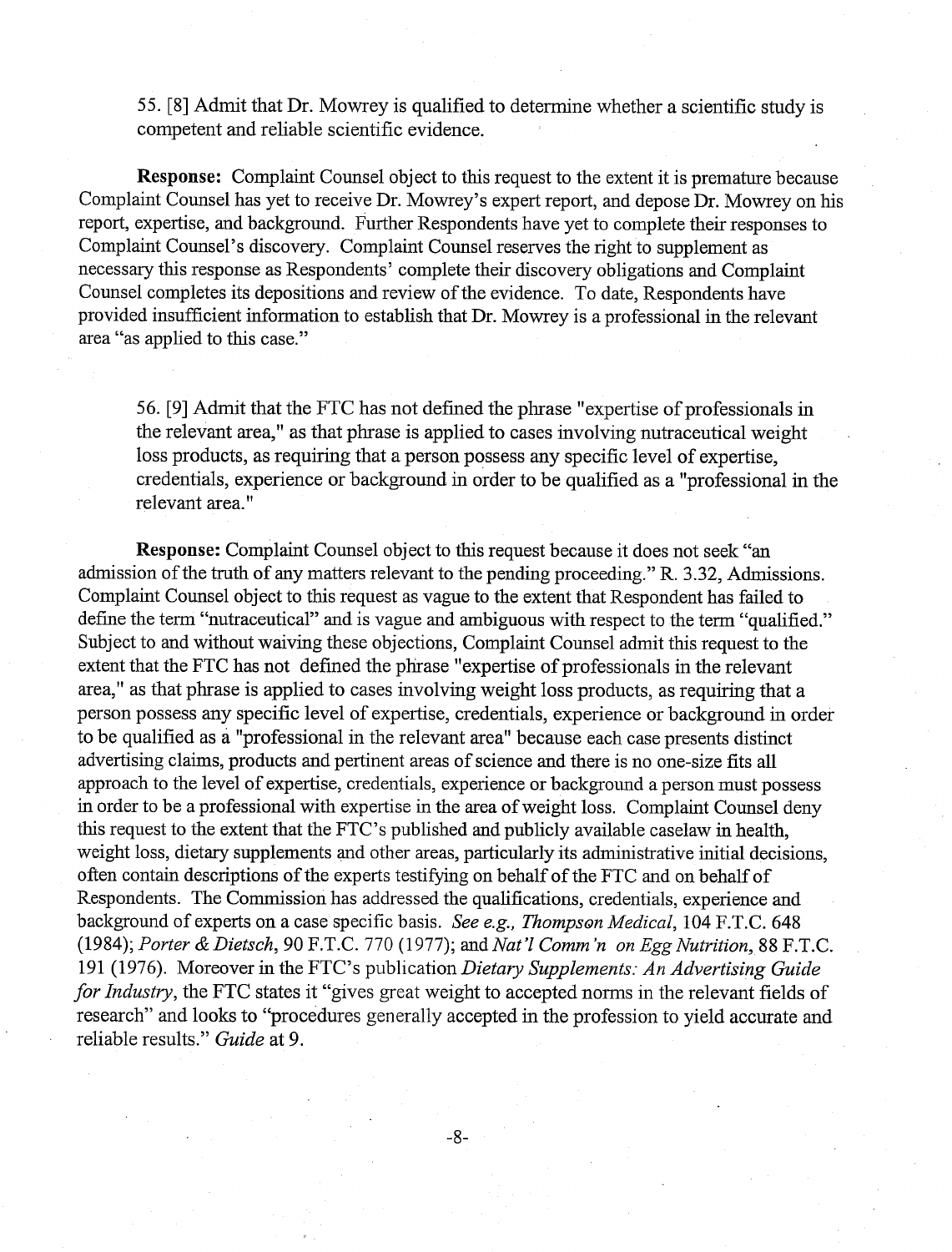57. [lo] Admit that the FTC has not defined the phrase "expertise of professionals in the relevant area," as that phrase is applied to ths case, as requiring that a person possess any specific level of expertise, credentials, experience or background in order to be qualified as a "professional in the relevant area."

**Response:** Complaint Counsel object to this request as vague and ambiguous with respect to the term "qualified." Subject to and without waiving this objection, Complaint Counsel admit this request to the extent that the FTC has not defined the phrase "expertise of professionals in the relevant area," as that phrase is applied to cases involving weight loss products, as requiring that a person possess any specific level of expertise, credentials, experience or background in order to be qualified as a "professional in the relevant area" because each case presents distinct advertising claims, products and pertinent areas of science and there is no one-size fits all approach to the level of expertise, credentials, experience or background a person must possess in order to be a professional with expertise in the area of weight loss. Complaint Counsel deny this request to the extent that the FTC's published and publicly available caselaw in health, weight loss, dietary supplements and other areas, particularly its administrative initial decisions, often contain descriptions of the experts testifying on behalf of the FTC and on behalf of Respondents. The Commission has addressed the qualifications, credentials, experience and background of experts on a case specific basis. See e.g., Thompson Medical, 104 F.T.C. 648 (1984); Porter & Dietsch, 90 F.T.C. 770 (1977); and Nat'l Comm'n on Egg Nutrition, 88 F.T.C. 191 (1976). Moreover in the FTC's publication Dietary Supplements: An Advertising Guide for Industry, the FTC states it "gives great" weight to accepted norms in the relevant fields of research" and looks to "procedures generally accepted in the profession to yield accurate and reliable results." Guide at 9.

58.  $[11]$  Admit that the FTC must defer to the opinions of "professionals in the relevant area" in order for the FTC to determine whether a scientific study constitutes competent and reliable scientific evidence upon which a company can base product efficacy claims.

define a specific factual context for the question (e.g., during what stage of proceedings?) and **Response:** Complaint Counsel object to this request as vague to the extent it fails to hence presents a vague, hypothetical situation devoid of a specific factual context and as a result Complaint Counsel lacks sufficient information to either adnut or deny this request. Complaint Counsel admit this request to the extent that FTC staff in conjunction with its consulting and testifying experts determine whether a scientific study constitutes competent and reliable scientific evidence upon which a company can base product efficacy claims.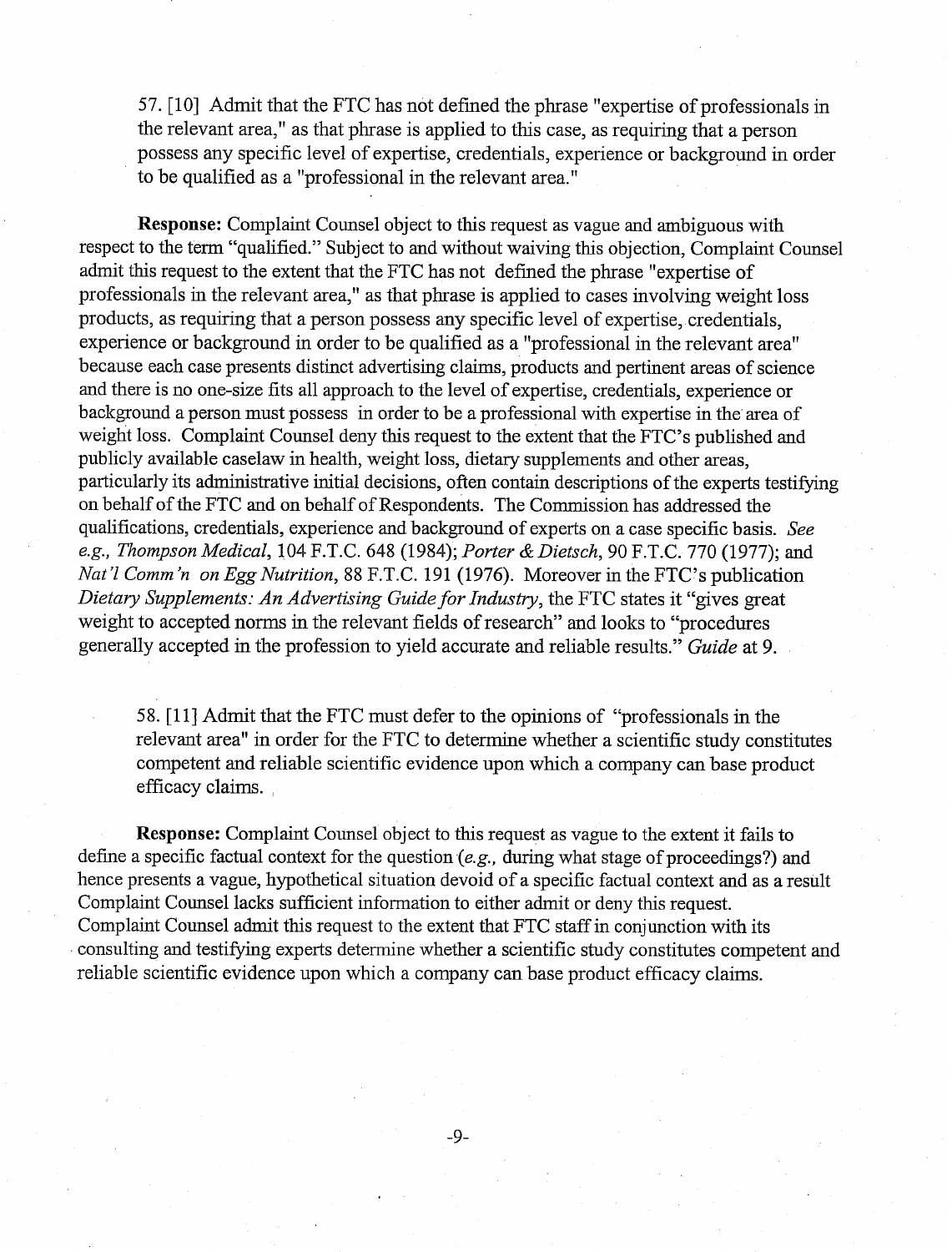59. [12] Admit that a person who is not a medical doctor can be a "professional in the relevant area," as that phrase is used in the FTC's Advertising Guide, for purposes of determining whether a scientific study is competent and reliable scientific evidence.

**Response:** Complaint Counsel objects to this request to the extent it presents a vague, hypothetical situation devoid of a specific factual context and as a result Complaint Counsel lacks sufficient information to either admit or deny this request. The answer to this question would depend upon a variety of factors including what claims are being made, the type of product, the related area of science etc. For example, a person who is not a medical doctor could nevertheless be considered a professional in the relevant area of engine additives, depending that person's background, experience, credentials etc.

60. [13] Admit that a person who holds a Ph.D. in psychology can be a "professional in the relevant area," as that phrase is used in the FTC's Advertising Guide, for purposes of determining whether a scientific study is competent and reliable scientific evidence.

**Response:** Complaint Counsel objects to this request to the extent it presents a vague, hypothetical situation devoid of a specific factual context and as a result Complaint Counsel lacks sufficient information to either admit or deny this request. The answer to this question would depend upon a variety of factors including what claims are being made, the type of product, the related area of science etc.. Complaint Counsel admits this request to the extent that under certain circumstances a person who holds a Ph.d in psychology can be a "professional in the relevant area," as that phrase is used in the FTC's Advertising Guide, for purposes of determining whether a scientific study is competent and reliable scientific evidence especially if the relevant area is psychology.

61. [14] Admit that Dr. Mowrey did not disseminate any of the advertisements referenced in the Complaint.

**Response:** Complaint Counsel object to this request because it does not seek "an admission of the truth of any matters relevant to the pending proceeding." R. 3.32, Admissions. Respondents found to be acting in common enterprise are each liable for the acts and practices of others in the common enterprise. *See e.g., Sunshine Art Studios Inc.* **v.** *F.* **T.** C., 48 1 F.2d 1 171, 1175 (1" Cir. 1973). Complaint Counsel further object to this request to the extent it is premature because Complaint Counsel has yet to depose Dr. Mowrey and other witnesses regarding Dr. Mowreys' responsibilities and activities with regard to the Challenged Products. Further Respondents have yet to complete their responses to Complaint Counsel's discovery. Complaint Counsel reserves the right to supplement this response as necessary once Respondents' complete their discovery obligations and Complaint Counsel completes its depositions and review of the evidence. Complaint Counsel denies this request to the extent that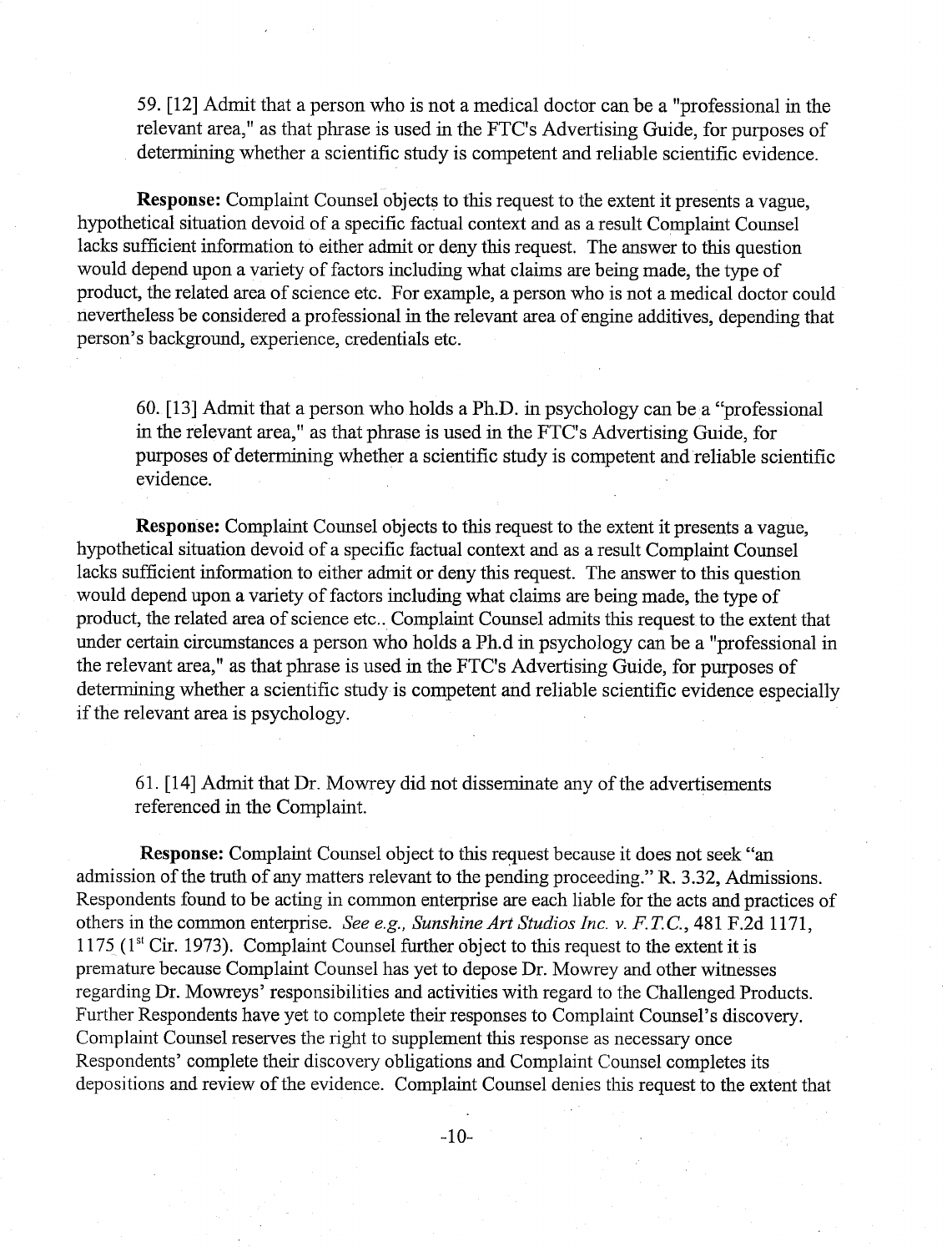Dr. Mowrey acted in concert with any of Respondents to disseminate any of the advertisements challenged in the Complaint.

62. [15] Admit that Dr. Mowrey did not cause of **[sic]** the advertisements referenced in the Complaint to be disseminated.

**Response:** Complaint Counsel object to this request because it does not seek "an admission of the truth of any matters relevant to the pending proceeding." R. 3.32, Admissions. Respondents found to be acting in common enterprise are each liable for the acts and practices of others in the common enterprise. *See* e.g., *Sunshine Art Studios Inc.* v. *F.* **T.** C., 48 1 F.2d 1 17 1, 1175 (1" Cir. 1973). Complaint Counsel further object to this request to the extent it is premature because Complaint Counsel has yet to depose Dr. Mowrey and other witnesses regarding Dr. Mowreys' responsibilities and activities with regard to the Challenged Products. Further Respondents have yet to complete their responses to Complaint Counsel's discovery. Complaint Counsel reserves the right to supplement as necessary this response once Respondents' complete their discovery obligations and Complaint Counsel completes its depositions and review of the evidence. Complaint Counsel denies this request to the extent that Dr. Mowrey acted in concert with any of Respondents to cause any of the advertisements challenged in the Complaint to be disseminated.

63. [16] Admit that Dr. Mowrey did not control any of the Corporate Respondents at the time the advertisements referenced in the Complaint were disseminated.

**Response:** Complaint Counsel object to this request because it does not seek "an admission of the tmth of any matters relevant to the pending proceeding." R. 3.32, Admissions. Respondents found to be acting in common enterprise are each liable for the acts and practices of others in the common enterprise. *See* e.g., *Sunshine Art Studios Inc.* v. *F.* **T.** C., 48 1 F.2d 1 17 1, 1175 (1" Cir. 1973). Complaint Counsel further object to this request to the extent it is premature because Complaint Counsel has yet to depose Dr. Mowrey and other witnesses regarding Dr. Mowreys' responsibilities and activities with regard to the Challenged Products. Further Respondents have yet to complete their responses to Complaint Counsel's discovery. Complaint Counsel reserves the right to supplement as necessary this response once Respondents' complete their discovery obligations and Complaint Counsel completes its depositions and review of the evidence.

64. [17] Admit that Dr. Mowrey did not have the authority to control any of the Corporate Respondents at the time the advertisements referenced in the Complaint were disseminated.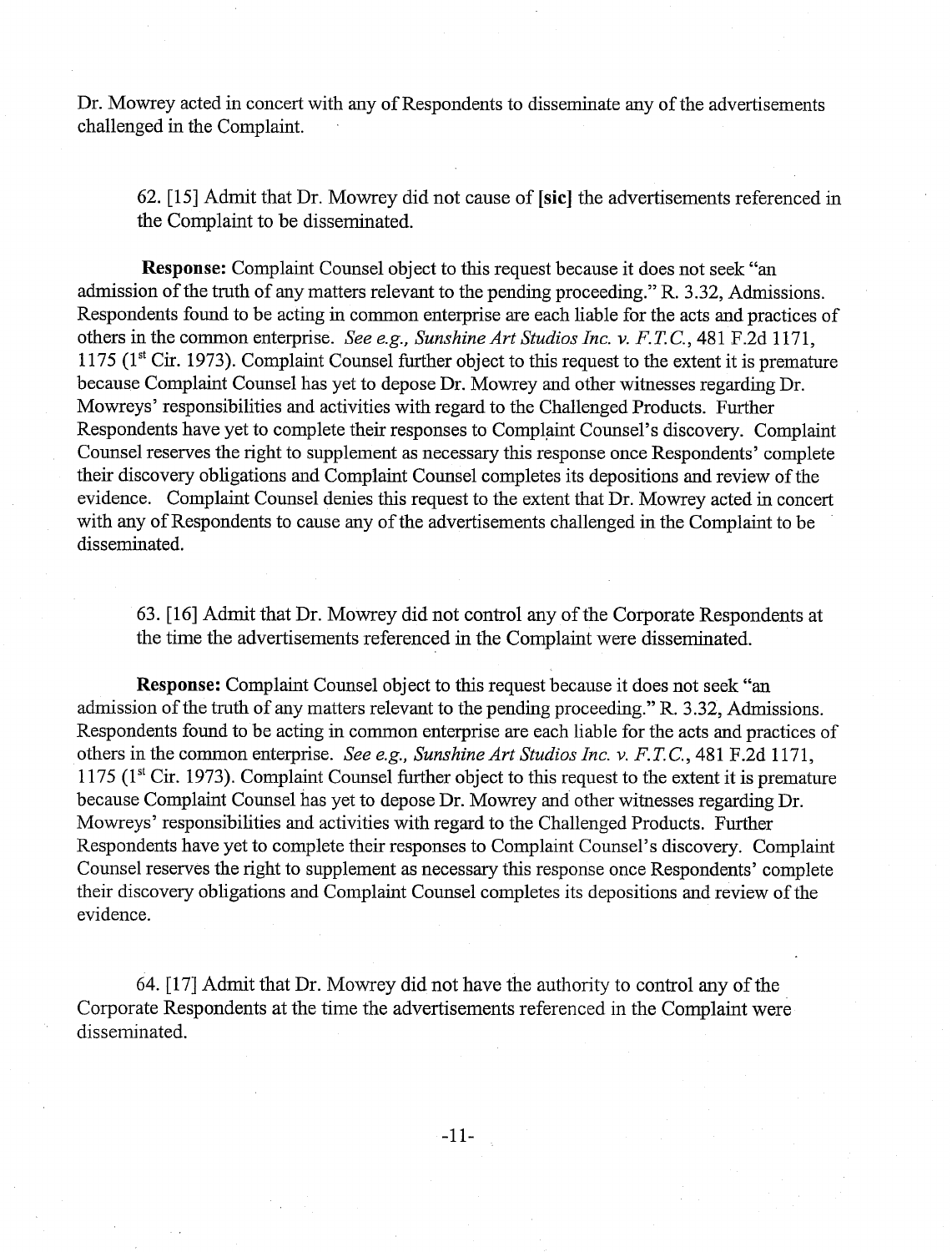**Response:** Complaint Counsel object to this request because it does not seek "an admission of the truth of any matters relevant to the pending proceeding." R. 3.32, Admissions. Respondents found to be acting in common enterprise are each liable for the acts and practices of others in the common enterprise. See e.g., Sunshine Art Studios Inc. v. F. *T.* C., 48 1 F.2d 11 71, 1175 (1" Cir. 1973). Complaint Counsel further object to ths request to the extent it is premature because Complaint Counsel has yet to depose Dr. Mowrey and other witnesses regarding Dr. Mowreys' responsibilities and activities with regard to the Challenged Products. Further Respondents have yet to complete their responses to Complaint Counsel's discovery. Complaint Counsel reserves the right to supplement as necessary this response once Respondents' complete their discovery obligations and Complaint Counsel completes its depositions and review of the evidence.

65. [18] Admit that a scientific study can constitute competent and reliable scientific evidence even if the study contains errors or mistakes, or is otherwise not a "perfect" study.

**Response:** Complaint Counsel object to this request to the extent it presents a vague, hypothetical situation devoid of a specific context and as a result Complaint Counsel lacks sufficient information to either admit or deny this request. Subject to and without waiving this objection, Complaint Counsel denies this request to the extent that the extent and scope of the errors and soundness of the methodology affect the level of reliability of the study.

66. [19] Admit that the FTC has not published or otherwise disseminated any specific guidelines and/or rules as to how many persons must participate in a scientific study in order for the study to constitute competent and reliable scientific evidence upon which a company can base product efficacy claims for a nutraceutical weight loss product.

**Response:** Complaint Counsel object to this request as vague to the extent that Respondent has failed to define the term "nutraceutical." Subject to and without waiving this objection, Complaint Counsel admits this request to the extent that there is no published FTC has not published formal Industry Guides as published in the C.F.R. or Trade Practice or Trade Regulation Rule setting forth a fixed formula for the number of persons that must participate in a scientific study in order for the study to constitute competent and reliable scientific evidence upon which a company can base product efficacy claims for a weight loss product. Complaint Counsel denies this request to the extent that its published and publicly available caselaw, particularly its initial decisions in the health, weight loss, and dietary supplement area, address scientific studies and sample size on a case specific basis. See *e.g.,* Schering Corp., 118 F.T.C. 1046 (1991); Thompson Medical, 98 F.T.C. 136 (1981); and Bristol-Myers, 102 F.T.C. 21 (1983). Further, Complaint Counsel denies this request to the extent that the FTC's publication *Dietary Supplements: An Advertising Guide for Industry* addresses this issue. Moreover in the FTC's publication *Dietary Supplements: An Advertising Guide for* Industry, the FTC states it "gives great weight to accepted norms in the relevant fields of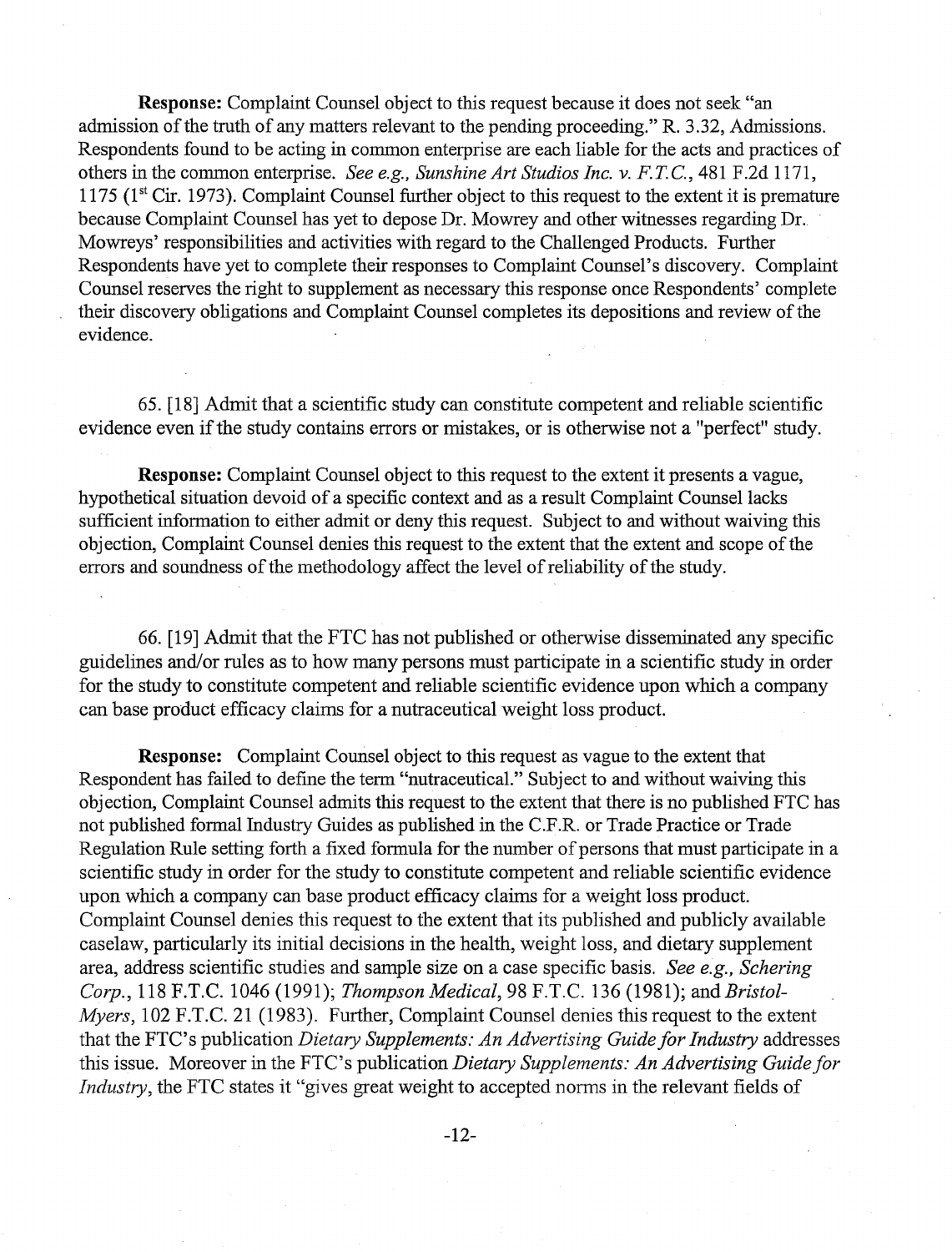research" and looks to "procedures generally accepted in the profession to yield accurate and reliable results." **Guide** at 9.

67. [20] Admit that a scientific study whch has 6 subjects can constitute competent and reliable scientific evidence upon which a company can base product efficacy claims for a nutraceutical weight loss product.

**Response:** Complaint Counsel object to ths request as vague to the extent that Respondent has failed to define the term "nutraceutical." Complaint Counsel further objects to this request to the extent it presents a vague, hypothetical situation devoid of a specific factual context and as a result Complaint Counsel lacks sufficient information to either admit or deny this request.

68. [21] Admit that a scientific study which has 10 subjects can constitute competent and reliable scientific evidence upon whch a company can base product efficacy claims for a nutraceutical weight loss product.

**Response:** Complaint Counsel object to this request as vague to the extent that Respondent has failed to define the term "nutraceutical." Complaint Counsel further objects to this request to the extent it presents a vague, hypothetical situation devoid of a specific factual context and as a result Complaint Counsel lacks sufficient information to either admit or deny this request.

69. [22] Admit that a scientific study whch has 16 subjects can constitute competent and reliable scientific evidence upon which a company can base product efficacy claims for a nutraceutical weight loss product.

**Response:** Complaint Counsel object to this request as vague to the extent that Respondent has failed to define the term "nutraceutical." Complaint Counsel further objects to this request to the extent it presents a vague, hypothetical situation devoid of a specific factual context and as a result Complaint Counsel lacks sufficient information to either admit or deny this request.

70. [23] Admit that a scientific study which has 18 subjects can constitute competent and reliable scientific evidence upon which a company can base product efficacy claims for a nutraceutical weight loss product.

**Response:** Complaint Counsel object to ths request as vague to the extent that Respondent has failed to define the term "nutraceutical." Complaint Counsel further objects to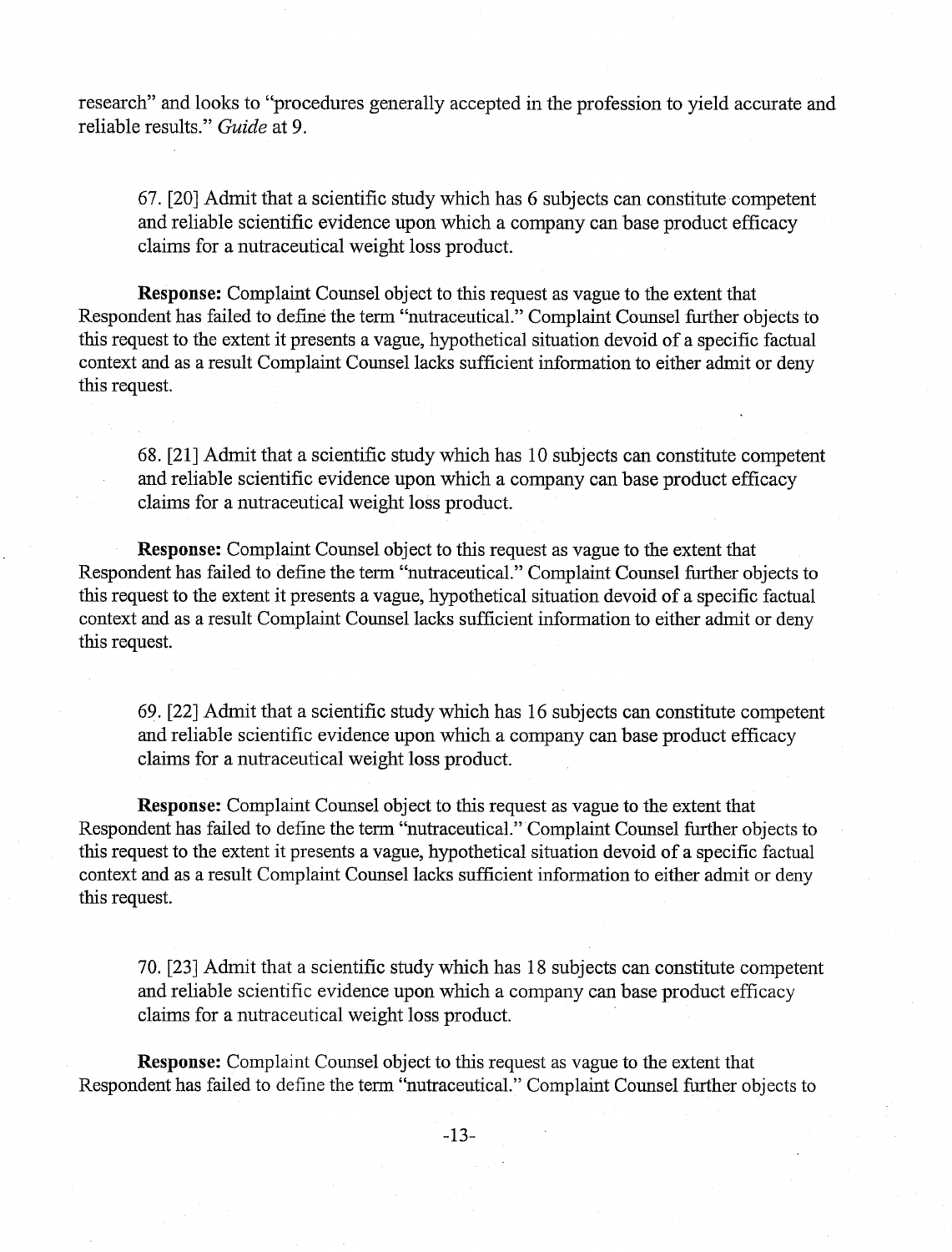this request to the extent it presents a vague, hypothetical situation devoid of a specific factual context and as a result Complaint Counsel lacks sufficient information to either admit or deny this request.

71 [24] Admit that a scientific study whch has 20 subjects can constitute competent and reliable scientific evidence upon which a company can base product efficacy claims for a nutraceutical weight loss product.

**Response:** Complaint Counsel object to ths request as vague to the extent that Respondent has failed to define the term "nutraceutical." Complaint Counsel further objects to this request to the extent it presents a vague, hypothetical situation devoid of a specific factual context and as a result Complaint Counsel lacks sufficient information to either admit or deny this request.

72. [25] Admit that a scientific study which has 24 subjects can constitute competent and reliable scientific evidence upon which a company can base product efficacy claims for a nutraceutical weight loss product.

**Response:** Complaint Counsel object to this request as vague to the extent that Respondent has failed to define the term "nutraceutical." Complaint Counsel further objects to this request to the extent it presents a vague, hypothetical situation devoid of a specific factual context and as a result Complaint Counsel lacks sufficient information to either admit or deny this request.

73. [26] Admit that a scientific study which has 30 subjects can constitute competent and reliable scientific evidence upon whch a company can base product efficacy claims for a nutraceutical weight loss product.

**Response:** Complaint Counsel object to ths request as vague to the extent that Respondent has failed to define the term "nutraceutical." Complaint Counsel further objects to this request to the extent it presents a vague, hypothetical situation devoid of a specific factual context and as a result Complaint Counsel lacks sufficient information to either admit or deny this request.

74. [27] Admit that a scientific study whch has 53 subjects can constitute competent and reliable scientific evidence upon whch a company can base product efficacy claims for a nutraceutical weight loss product.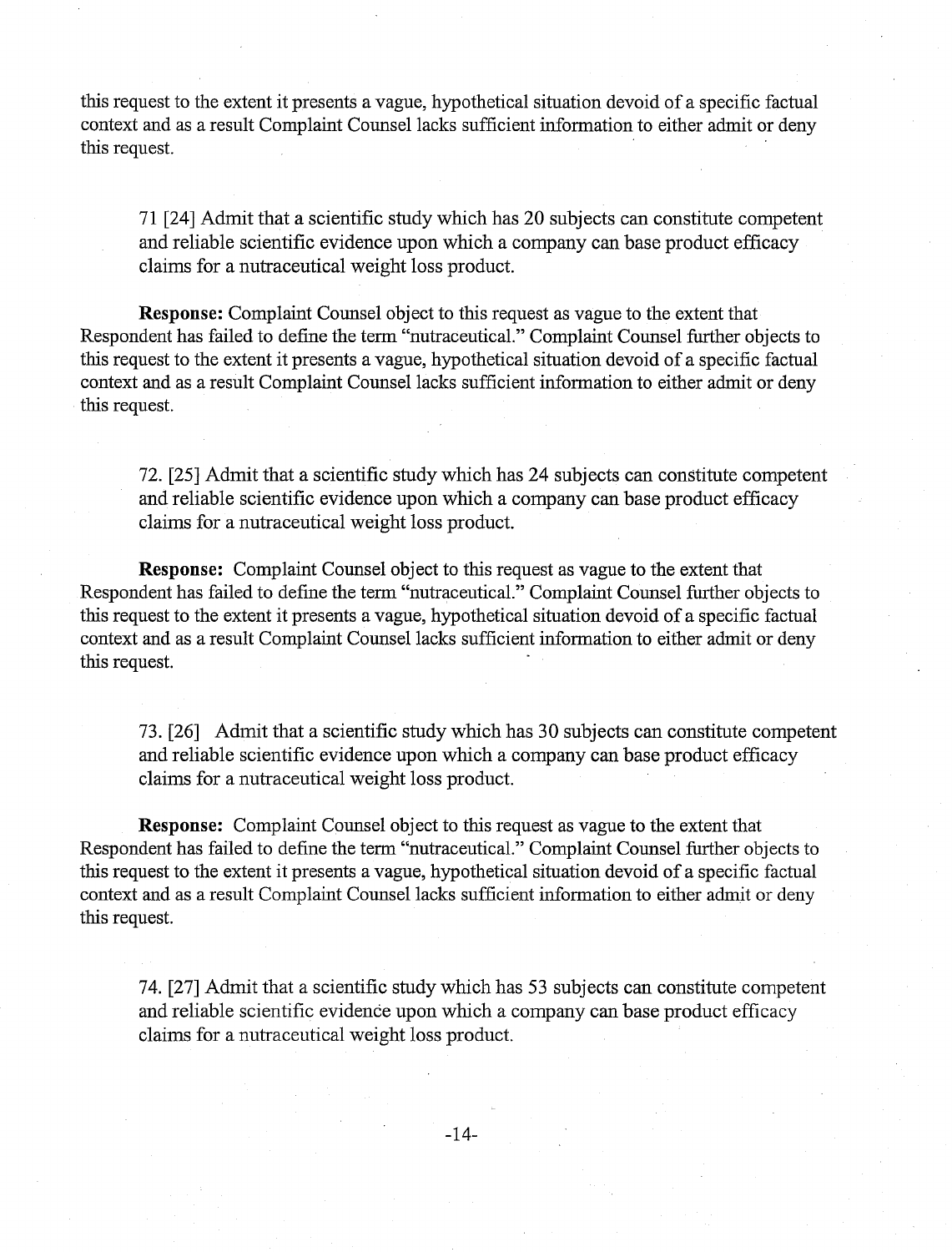**Response:** Complaint Counsel object to this request as vague to the extent that Respondent has failed to define the term "nutraceutical." Complaint Counsel further objects to this request to the extent it presents a vague, hypothetical situation devoid of a specific factual context and as a result Complaint Counsel lacks sufficient information to either admit or deny this request.

75. [28] Admit that a scientific study whch has 76 subjects can constitute competent and reliable scientific evidence upon which a company can base product efficacy claims for a nutraceutical weight loss product.

**Response:** Complaint Counsel object to ths request as vague to the extent that Respondent has failed to define the term "nutraceutical." Complaint Counsel further objects to this request to the extent it presents a vague, hypothetical situation devoid of a specific factual context and as a result Complaint Counsel lacks sufficient information to either admit or deny this request.

76. [29] Admit that a scientific study which has 103 subjects can constitute competent and reliable scientific evidence upon which a company can base product efficacy claims for a nutraceutical weight loss

**Response:** Complaint Counsel object to this request as vague to the extent that Respondent has failed to define the term "nutraceutical." Complaint Counsel further objects to hs request to the extent it presents a vague, hypothetical situation devoid of a specific factual context and as a result Complaint Counsel lacks sufficient information to either admit or deny this request.

77. [30] Admit that the FTC has not published or otherwise disseminated any specific guidelines and/or rules as to over what length of time a scientific study must be conducted in order for the study to constitute competent and reliable scientific evidence upon which a company can base product efficacy claims for a nutraceutical weight loss product.

**Response:** Complaint Counsel object to this request as vague to the extent that Respondent has failed to define the term "nutraceutical." Subject to and without waiving this objection, Complaint Counsel admits this request to the extent that there is no published FTC has not published formal Industry Guides as published in the C.F.R. or Trade Practice or Trade Regulation Rule setting forth a fixed formula as to the length of time a scientific study must be conducted in order for the study to constitute competent and reliable scientific evidence upon which a company can base product efficacy claims for a weight loss product. Complaint Counsel denies this request to the extent that its published and publicly available caselaw,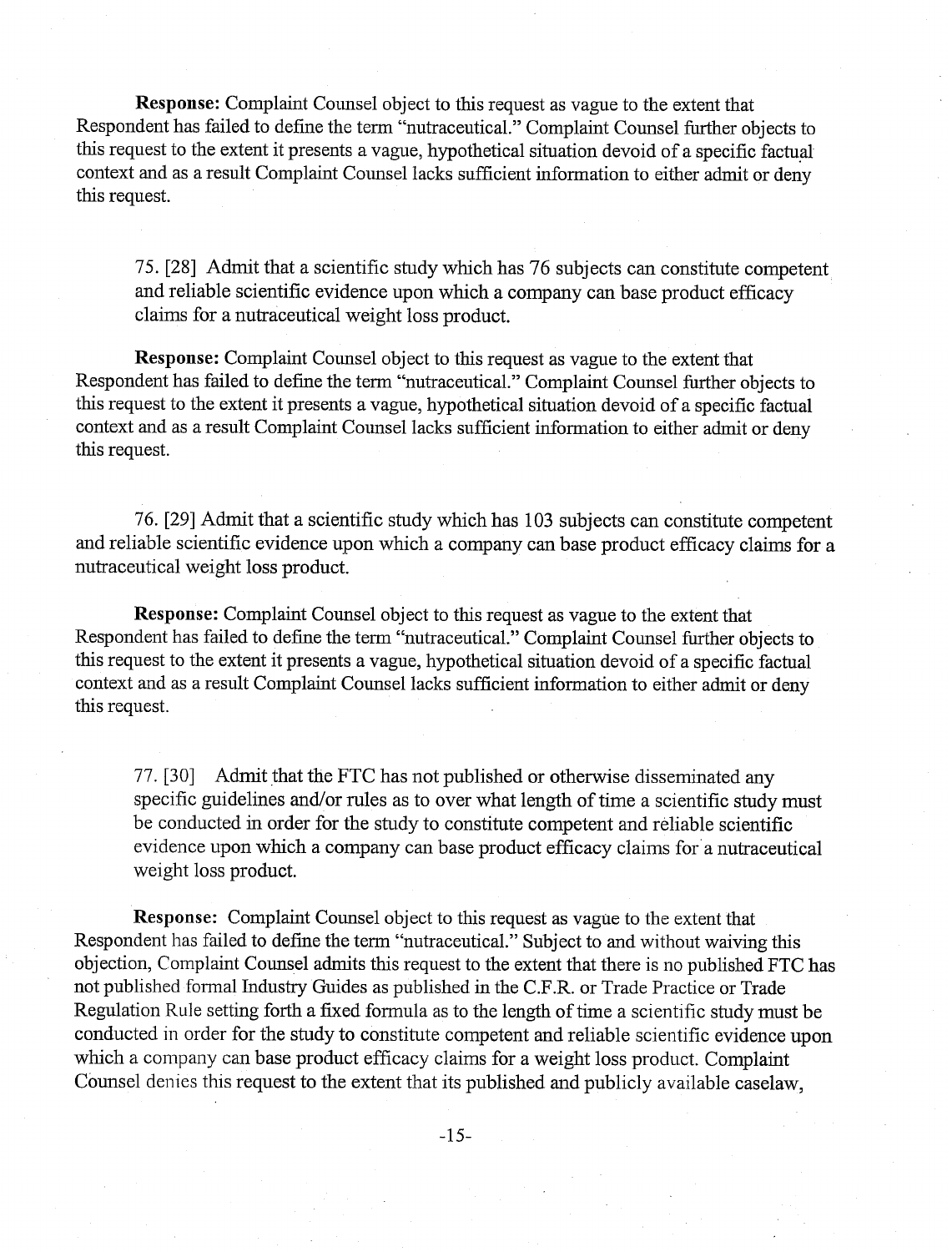particularly its initial decisions in the health, weight loss, and dietary supplement area, address scientific studies and study duration on a case specific basis. See e.g., Schering Corp., 118 F.T.C. 1046 (1991). Further, Complaint Counsel denies this request to the extent that the FTC's publication *Dietary Supplements: An Advertising Guide for Industry* addresses this issue. Moreover in the FTC's publication Dietary Supplements: An Advertising Guide for Industry, the FTC states it "gives great weight to accepted norms in the relevant fields of research" and looks to "procedures generally accepted in the profession to yield accurate and reliable results." Guide at 9.

78. **[31]** Admit that a scientific study conducted over a period of 6 weeks can constitute competent and reliable scientific evidence upon whch a company can base product efficacy claims for a nutraceutical weight loss product.

**Response:** Complaint Counsel object to this request as vague to the extent that Respondent has failed to define the term "nutraceutical." Complaint Counsel further objects to this request to the extent it presents a vague, hypothetical situation devoid of a specific factual context and as a result Complaint Counsel lacks sufficient information to either admit or deny this request.

79. [32] Admit that a scientific study conducted over a period of 8 weeks can constitute competent and reliable scientific evidence upon which a company can base product efficacy claims for a nutraceutical weight loss product.

**Response:** Complaint Counsel object to this request as vague to the extent that Respondent has failed to define the term "nutraceutical." Complaint Counsel further objects to this request to the extent it presents a vague, hypothetical situation devoid of a specific factual context and as a result Complaint Counsel lacks sufficient information to either admit or deny this request.

80. [33] Admit that a scientific study conducted over a period of 12 weeks can constitute competent and reliable scientific evidence upon whch a company can base product efficacy claims for a nutraceutical weight loss product.

**Response:** Complaint Counsel object to this request as vague to the extent that Respondent has failed to define the term "nutraceutical." Complaint Counsel further objects to this request to the extent it presents a vague, hypothetical situation devoid of a specific factual context and as a result Complaint Counsel lacks sufficient information to either admit or deny this request.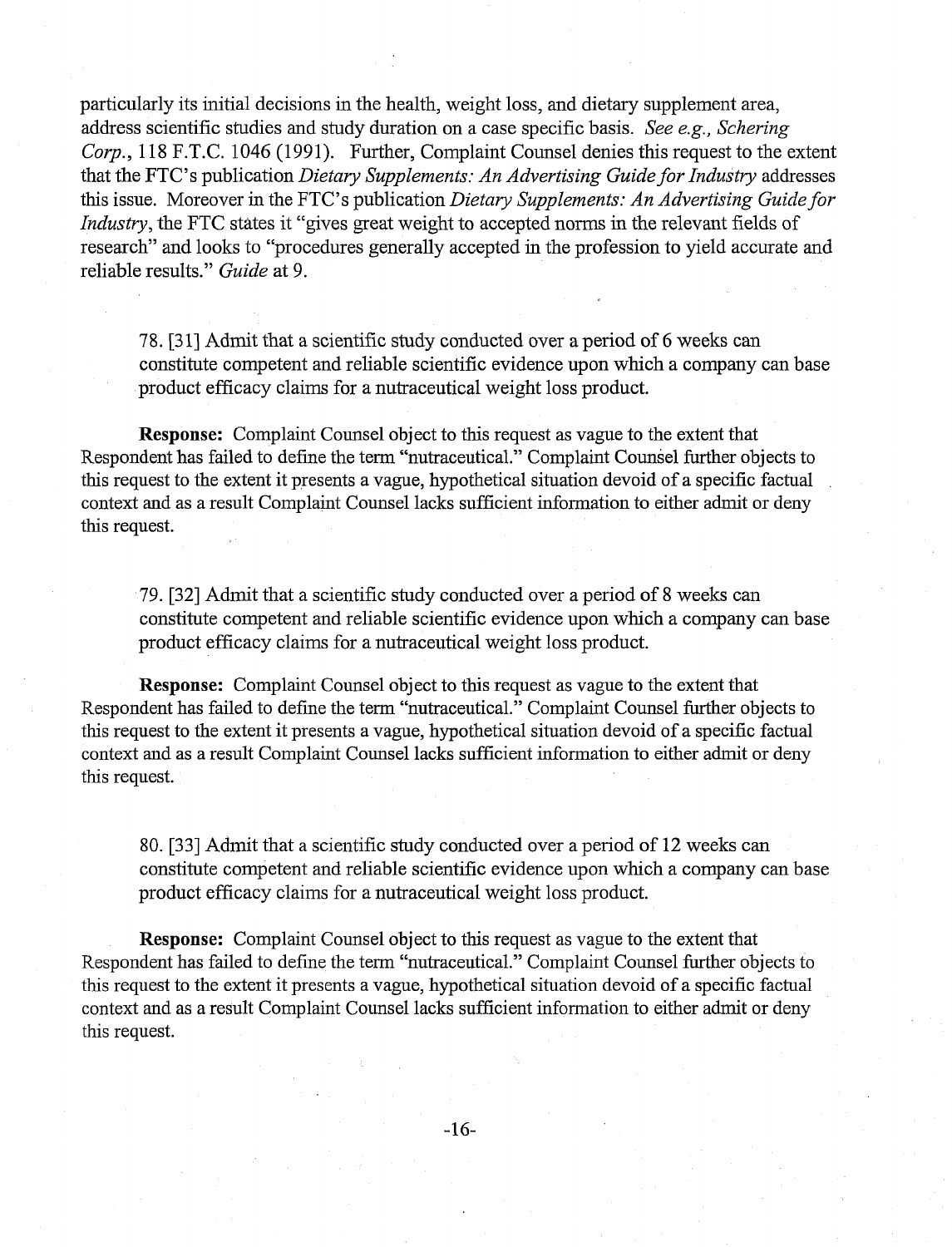8 1. [34] Admit that a scientific study conducted over a period of 6 months can constitute competent and reliable scientific evidence upon whch a company can base product efficacy claims for a nutraceutical weight loss product.

**Response:** Complaint Counsel object to this request as vague to the extent that Respondent has failed to define the term "nutraceutical." Complaint Counsel further objects to this request to the extent it presents a vague, hypothetical situation devoid of a specific factual context and as a result Complaint Counsel lacks sufficient information to either admit or deny this request.

Dated: October 29, 2004

 $H$ *MOON* Laureen Kapin  $(202)$  326-3237 Walter C. Gross (202) 326-33 19 Joshua S. Millard (202) 326-2454 Robin M. Richardson (202) 326-2798 Laura Schneider (202) 326-2604

Bureau of Consumer Protection Federal Trade Commission 600 Pennsylvania Avenue, N.W. Washington, D.C. 205 80